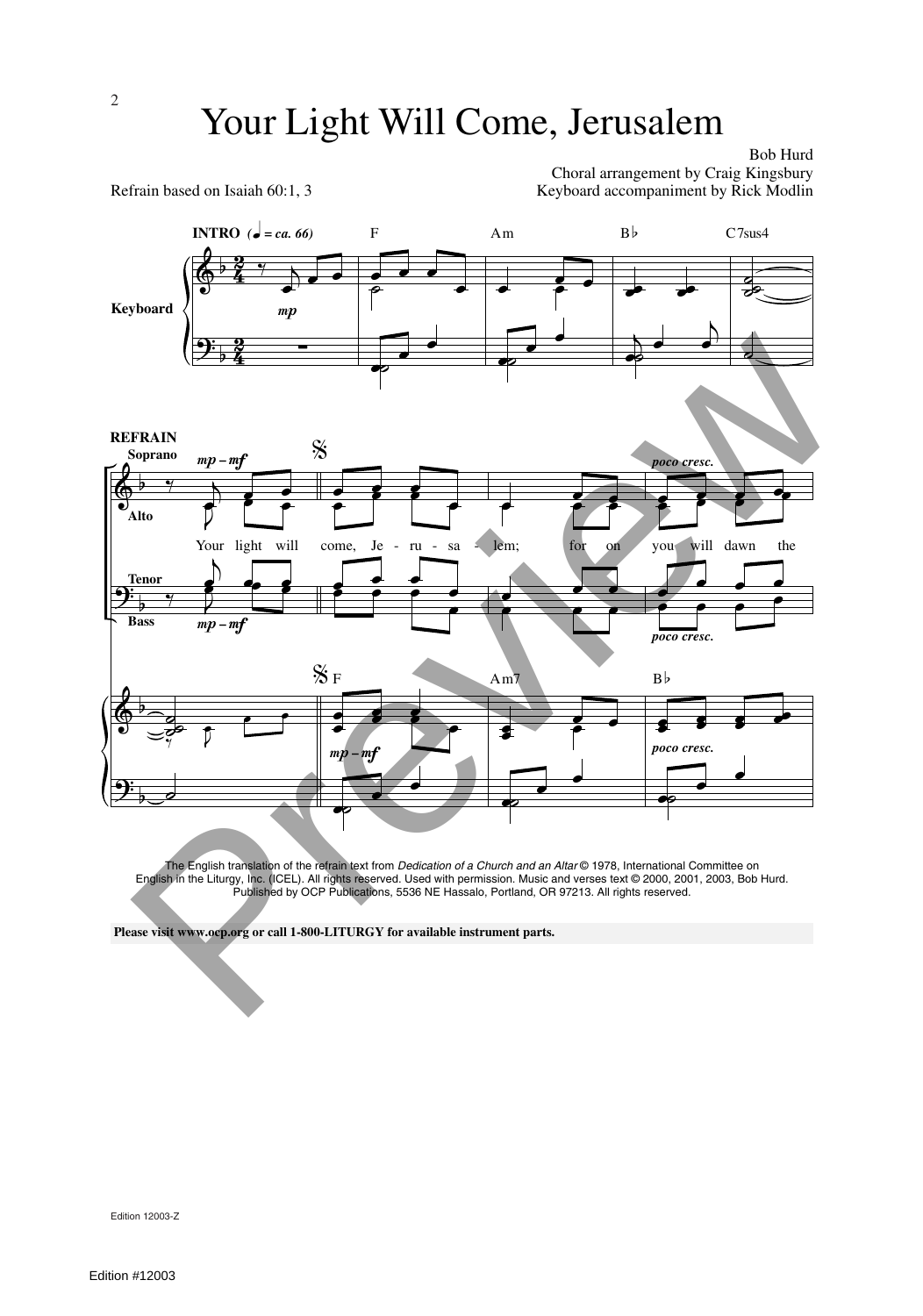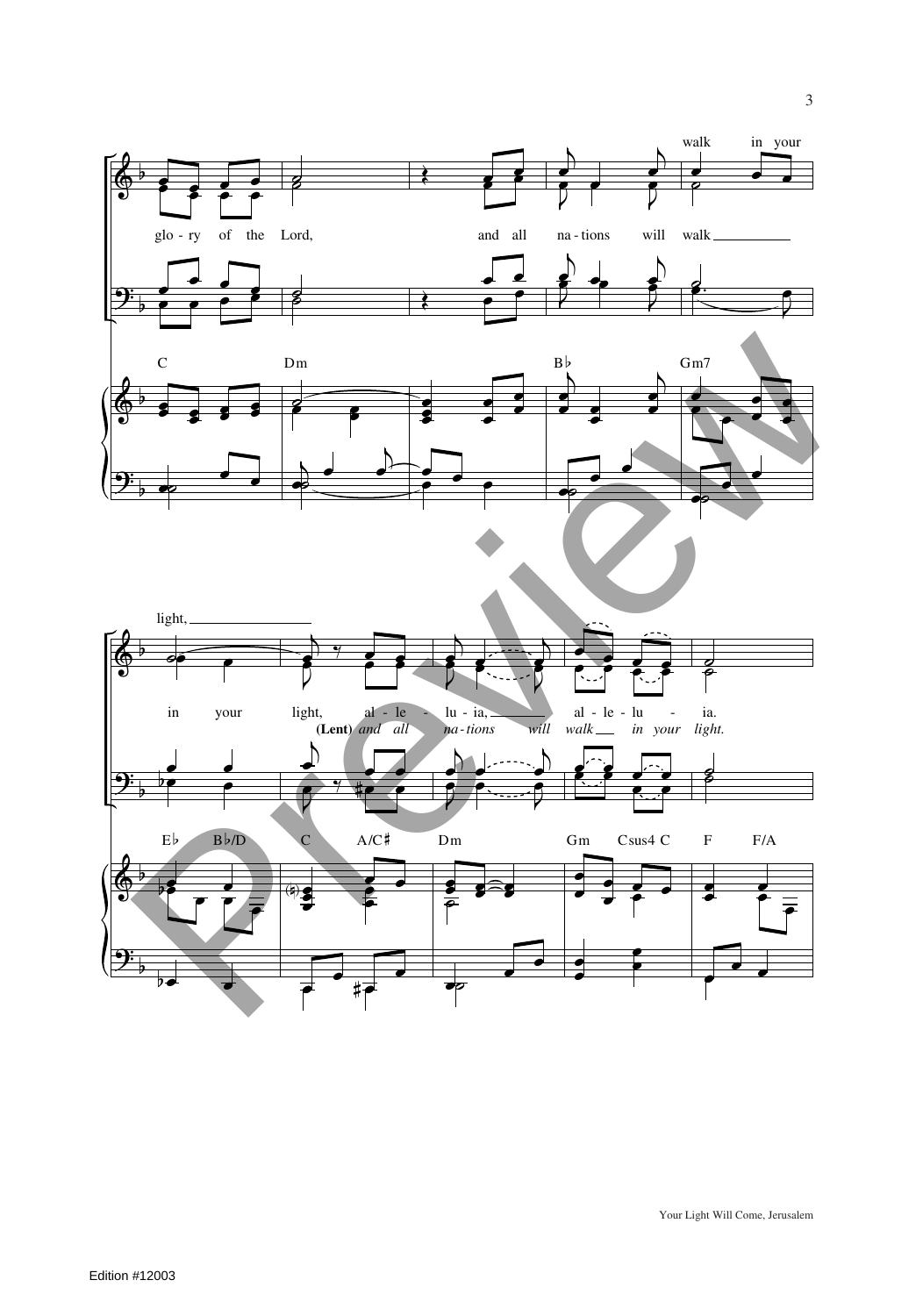

4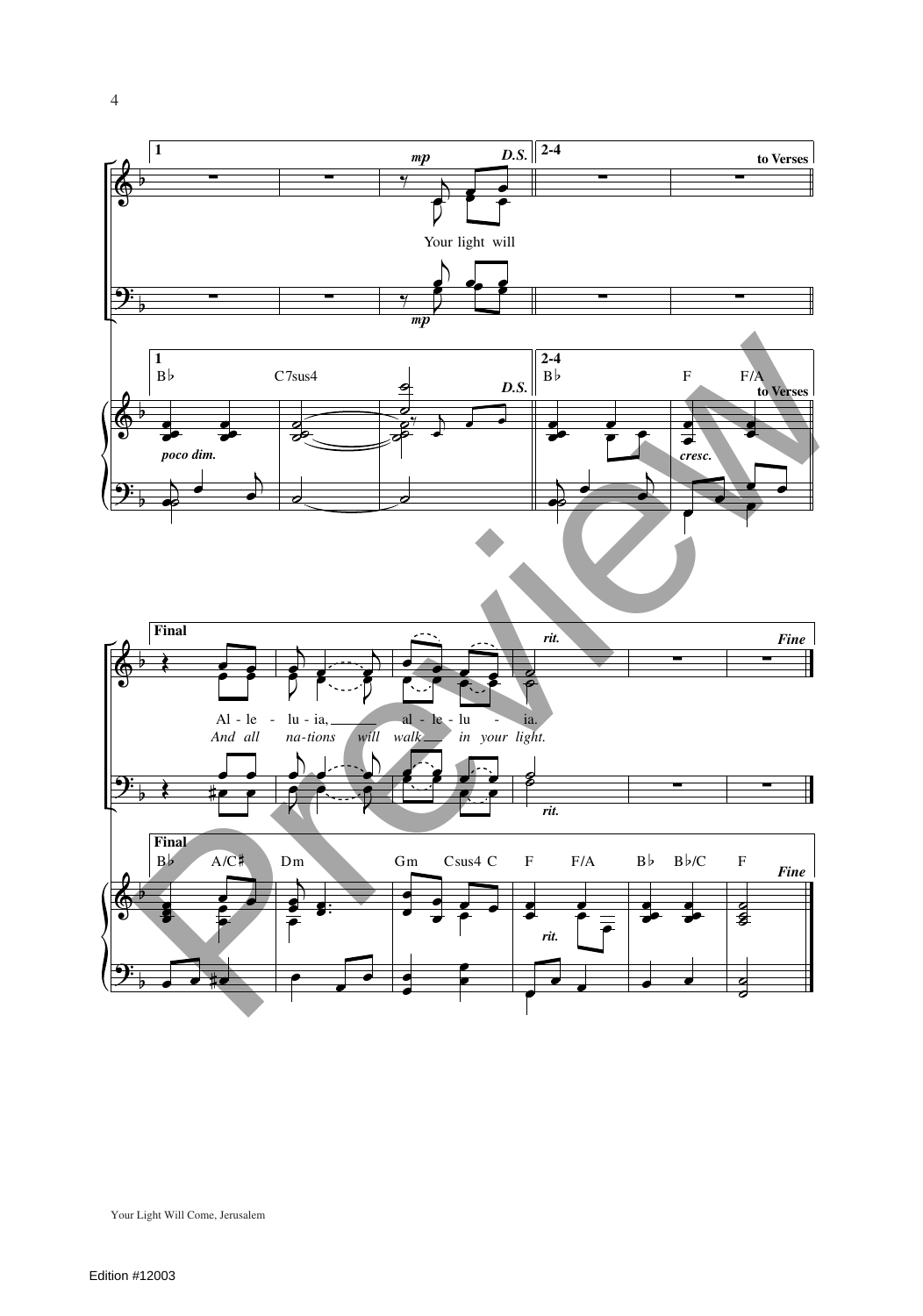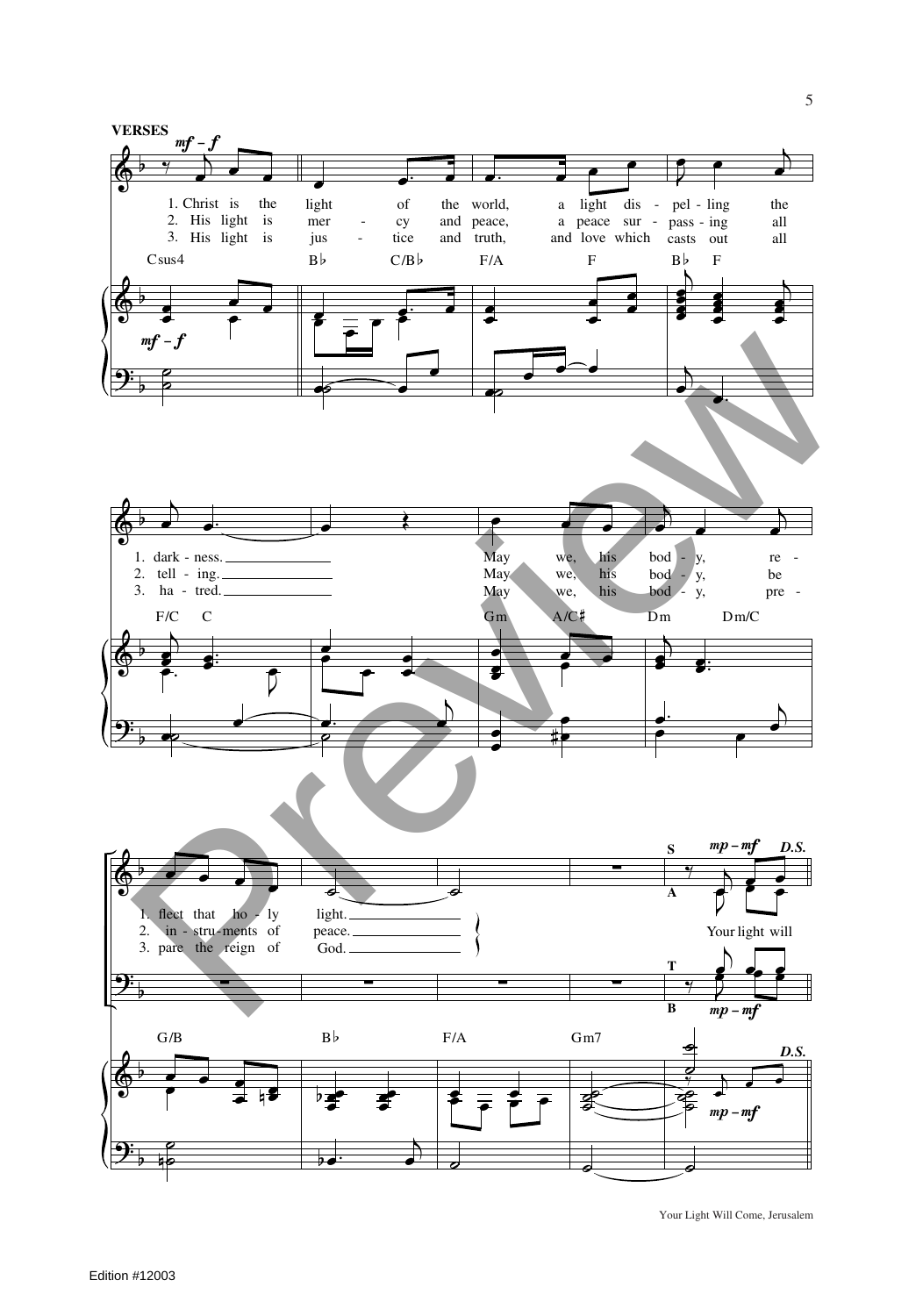*(Guitar/Vocal)*



The English translation of the refrain text from *Dedication of a Church and an Altar* © 1978, International Committee on English in the Liturgy, Inc. (ICEL). All rights reserved. Used with permission. Music and verses text © 2000, 2003, Bob Hurd. Published by OCP Publications, 5536 NE Hassalo, Portland, OR 97213. All rights reserved.

*in your light.*

*walk*

*And all*

*na - tions will*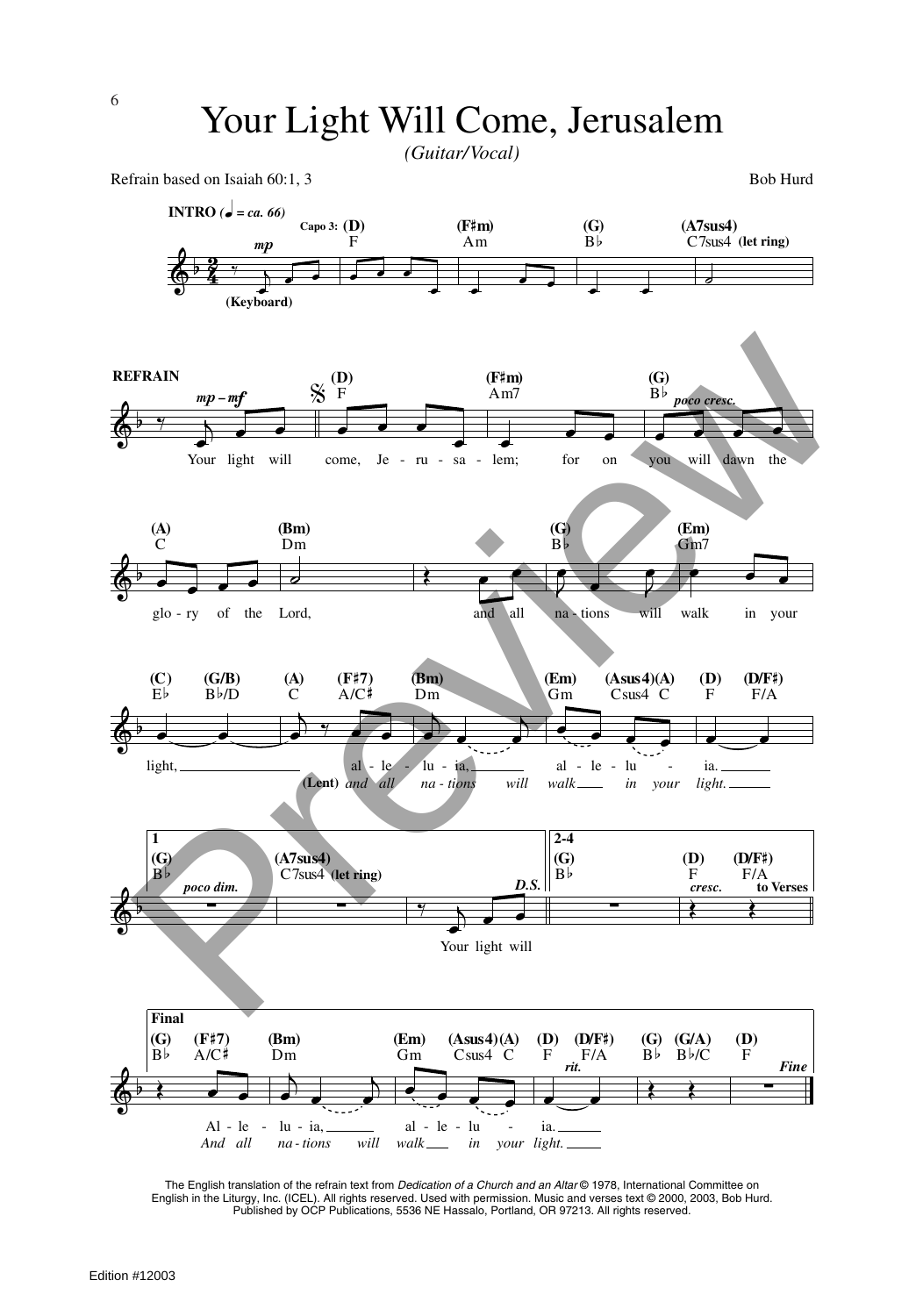